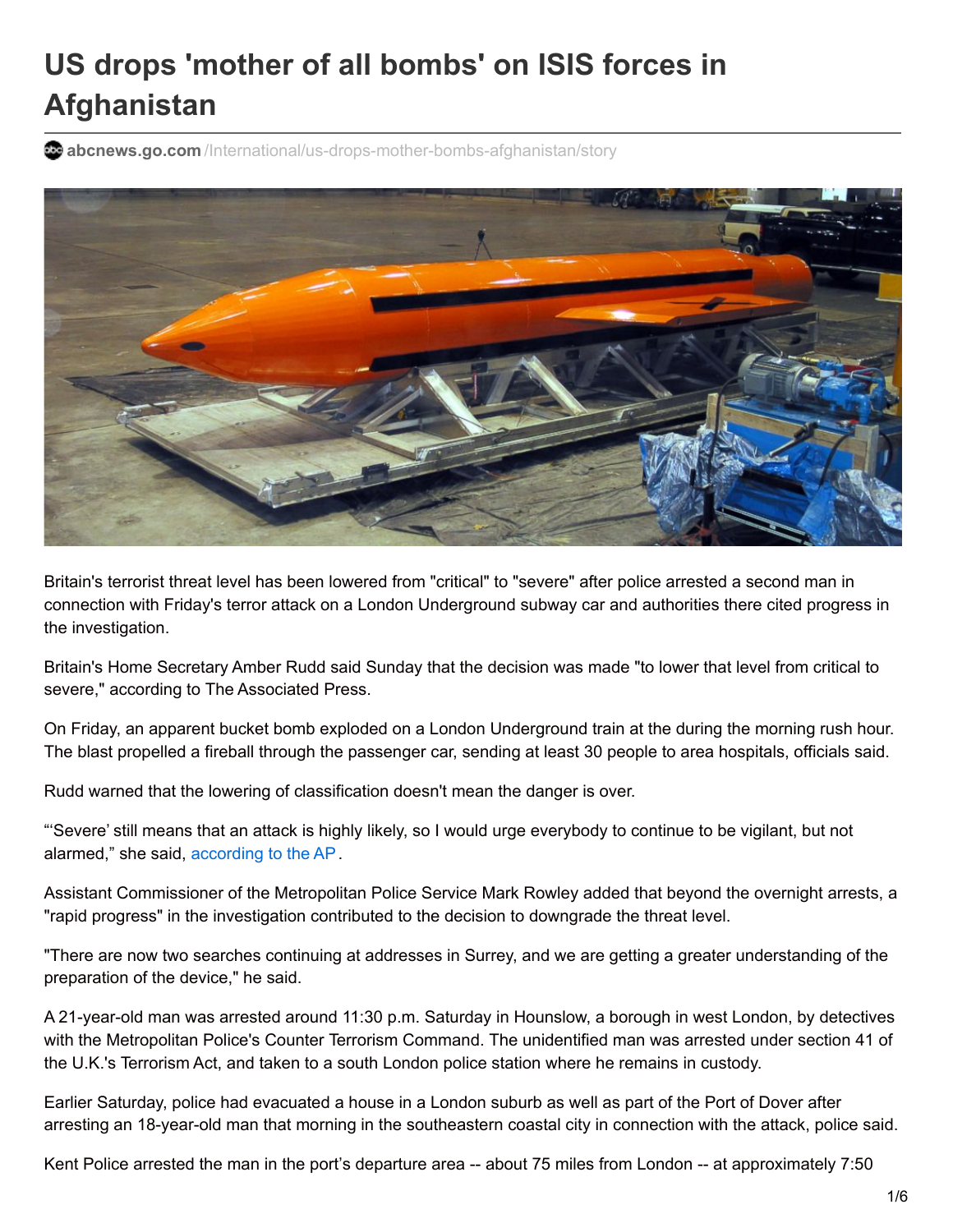a.m. local time under section 41 of the U.K.'s [Terrorism](http://abcnews.go.com/topics/news/world/terrorism.htm) Act, according to London's Metropolitan Police Service. The section provides authorities the power to arrest a person suspected of terrorism-related offenses without a warrant.

"We have made a significant arrest in our investigation this morning," Metropolitan Police Deputy Assistant Commissioner Neil Basu said in a statement. "He was arrested on suspicion of being concerned in the commission, preparation or instigation of acts of terrorism. He has now been transferred to custody at a police station in London."

Today, Rowley provided an update on the Parsons Green investigation and the change to the threat level.

"There is still much more to do but this greater clarity and this progress has led JTAC – the independent body that assess threat – to come to the judgement that an attack is no longer imminent. And you will have heard consequently the Home Secretary's announcement that the threat level has reduced from Critical to Severe which of course means that an attack is highly likely," he said.

Basu said that after they closed the Port of Dover, "they recovered a number of items during this search."

On Saturday afternoon, police evacuated and launched a search of a house in Sunbury-on-Thames, a town in Surrey county 15 miles southwest of central London, in connection with the investigation. Neighbors immediately surrounding the address were also evacuated as a precautionary measure.

"I want to reassure that community that our expert officers are quickly and thoroughly searching that address and working to ensure that it is safe. Once this is done a detailed search will take place," Basu said.

London Mayor [Sadiq](http://abcnews.go.com/topics/news/world/mayor-sadiq-khan.htm) Khan hailed Saturday morning's arrest.

"This morning police have made a significant arrest as part of the investigation into the terrorist attack at Parsons Green station yesterday morning," Khan said in a statement. "The police investigation is ongoing and there will still be significant activity today and over the days ahead. I am sure I speak for London when I say we are incredibly grateful to the police and intelligence services for doing everything possible to keep Londoners safe."

"London will never be intimidated by terrorism. We will always defeat those who seek to harm us and destroy our way of life," the mayor added.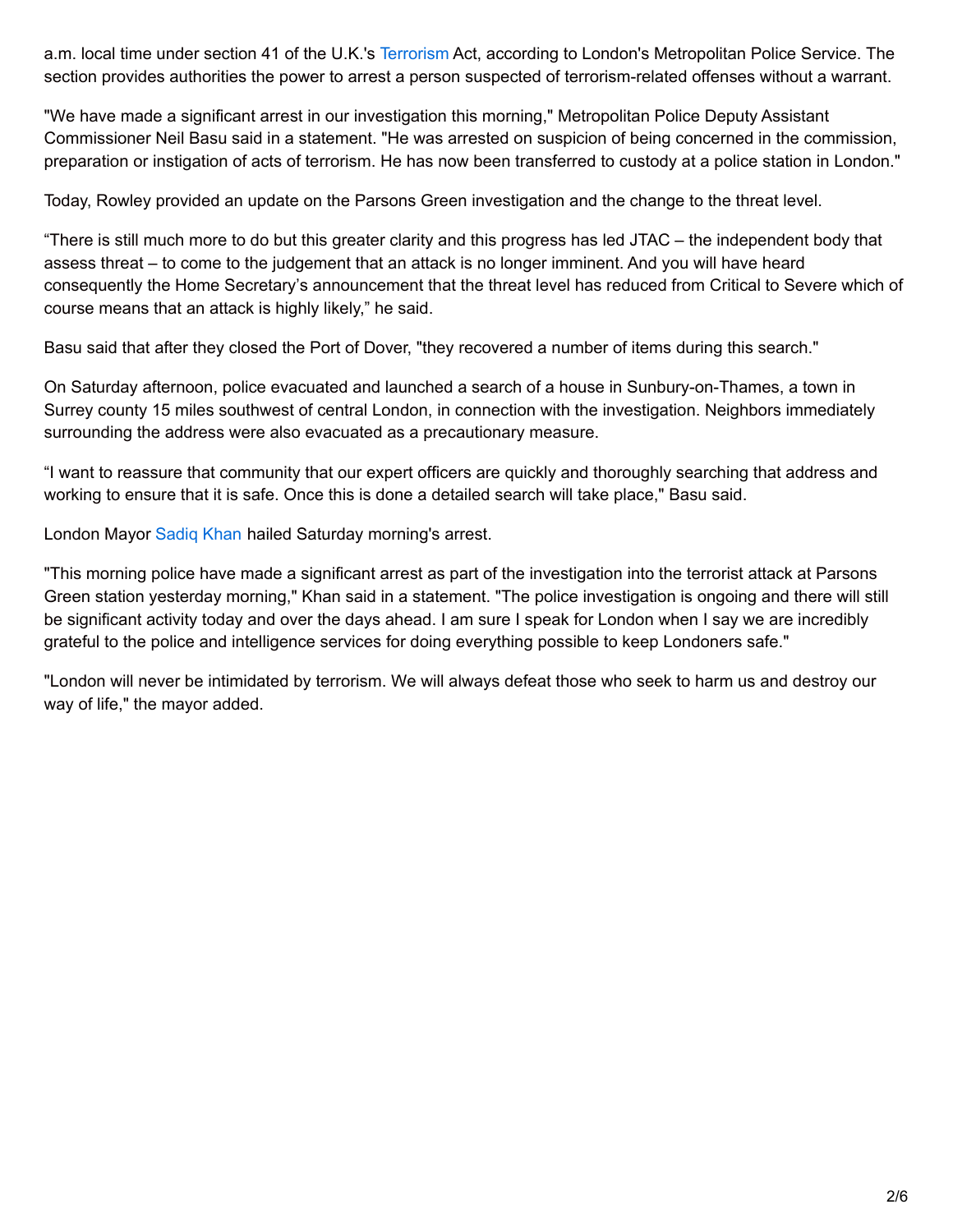

@sylvainpennec/Adrian Dennis/AFP/Getty Images A white container burns inside a London Underground tube carriage at Parsons Green underground tube station, Sept. 15, 2017.more +

ISIS claimed responsibility for the attack through its Amag News Agency. Rowley told reporters that it is "routine" for ISIS to claim responsibility for such attacks, whether the group was involved or not.

Authorities had immediately launched a manhunt for suspects. Following Saturday's arrest, the Metropolitan Police Service announced it was still working to identify and locate any other potential suspects.

"At this stage we are keeping an open mind around whether more than one person is responsible for the attack and we are still pursuing numerous lines of inquiry and at a great pace," Basu said in a statement Saturday night. "We have identified 121 witnesses so far, and we have spoken to 100 of them already. Officers continue to trawl through many hours of closed circuit television footage and more than 180 videos and pictures that have been sent to them by the public."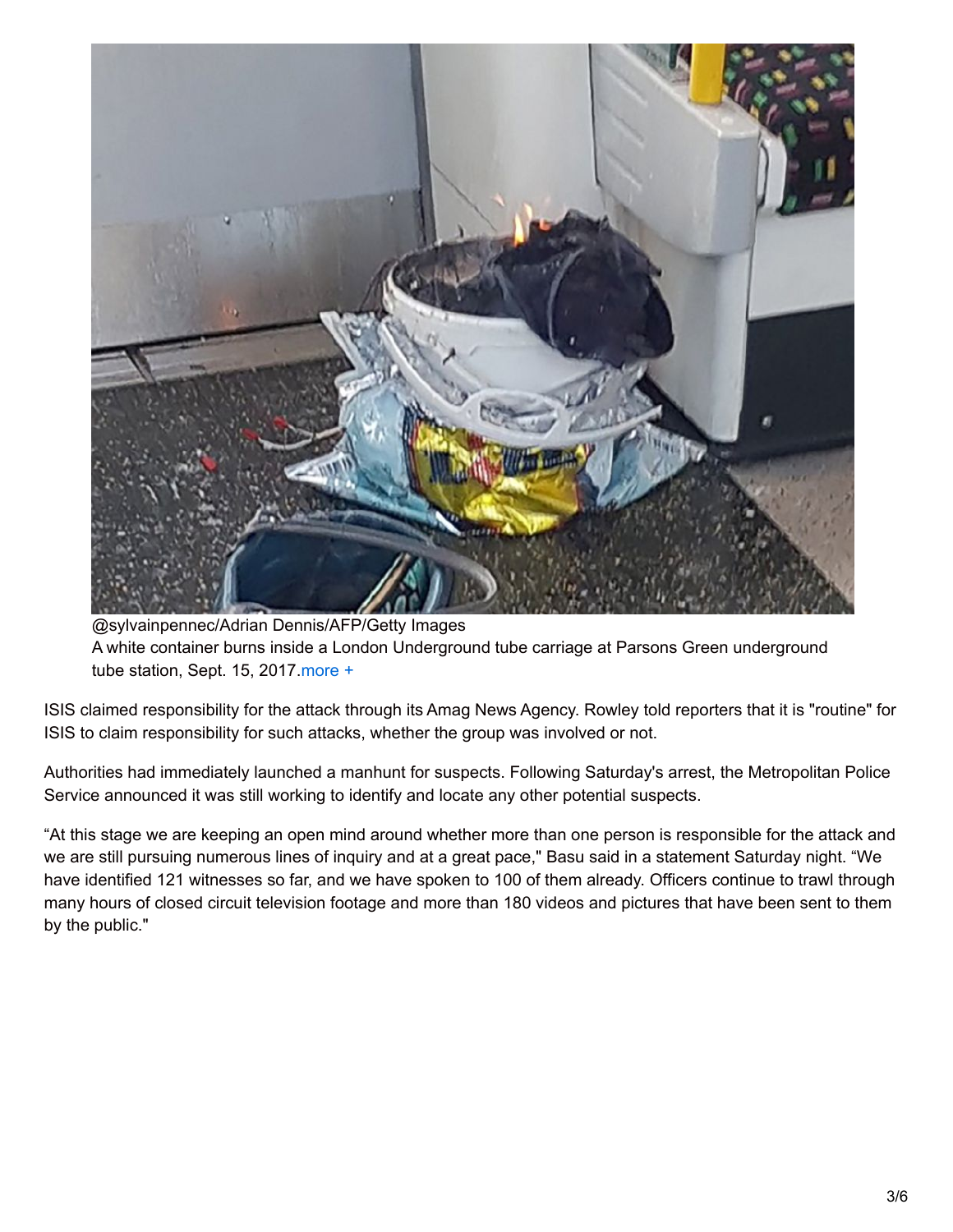

Sylvain Pennec via AP Burning items at the scene of an explosion in London, Sept. 15, 2017.

Eyewitnesses told ABC News that the blast happened as the train pulled into the Parsons Green station in Fulham, an affluent, mainly residential area of West London.

"I heard a loud bang and as I looked to my right, there was a flame, a fireball came through the carriage. ... As the doors opened, people then began leaving the train straight away," said Martin Adams, a security manager for The Walt Disney [Company](http://abcnews.go.com/topics/business/companies/walt-disney.htm) who was riding in the subway car at the time. "I saw some flames coming from what I thought was a blue bag."

Another person who was at the station said she saw a number of people with what appeared to be facial burns and singed hair after the explosion.

"I saw a couple people with burns. One lady had her hair badly singed by the fire," said Sally Faulding, who witnessed the panic on the subway platform. "I also saw people injured obviously from having been stampeded on the platform because we were all running. People were falling over."

As of Friday, the London Ambulance Service said it had transported 19 patients to area hospitals and 10 others took themselves, but none of the injuries were serious or life-threatening. On Saturday, the Metropolitan Police Service said a total of 30 people have received treatment at hospitals for injuries from the attack.

Adams said the situation was managed well by train operators and emergency crews, and that passengers remained relatively calm.

"There were no casualties at all on the train. Everybody appeared to get off," Adams told ABC News. "There was nobody laying on the platform floor. I assessed that there were no serious casualties at that time."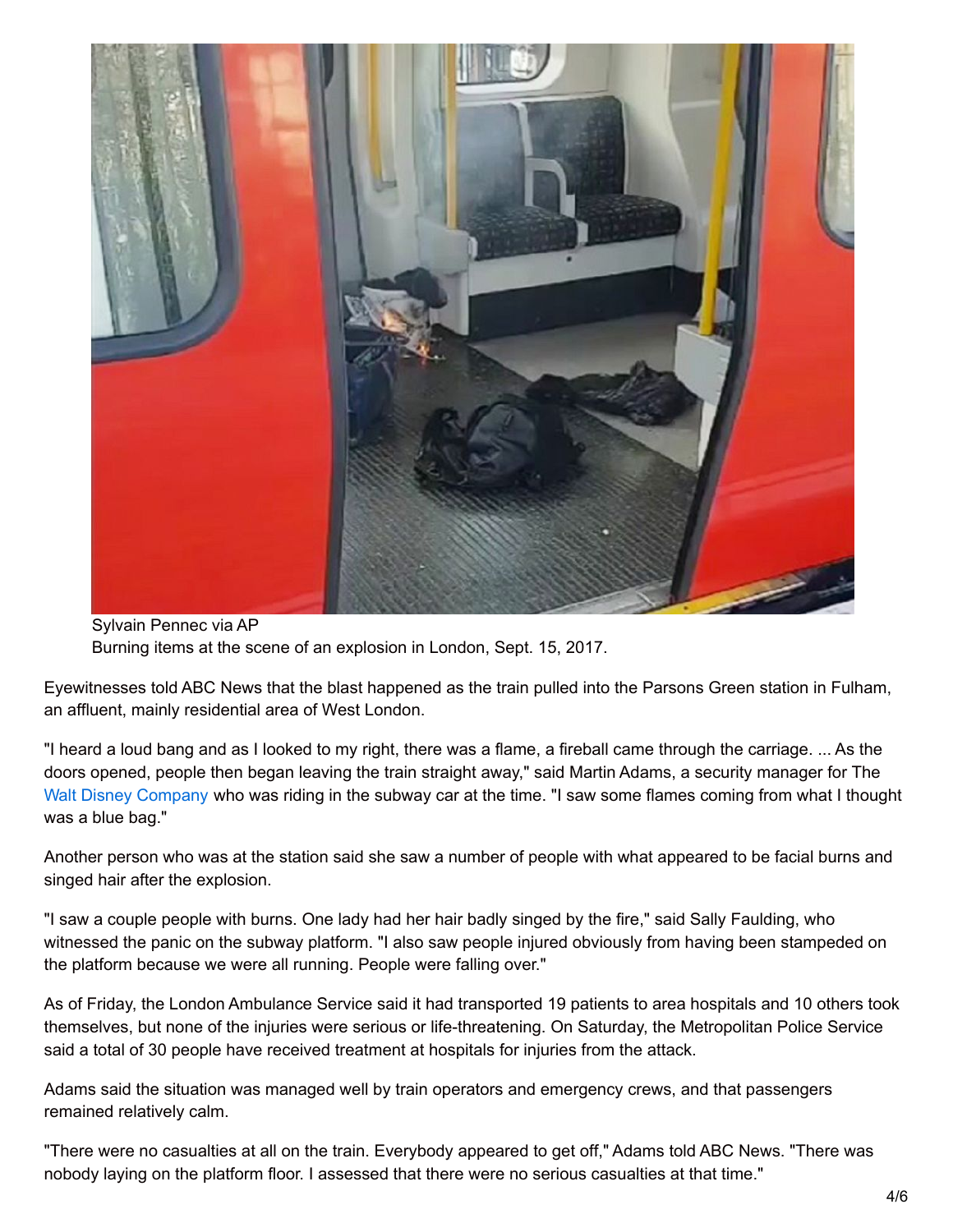

## AP

Forensic officers work at the Parsons Green Underground Station after an explosion in London Sept. 15, 2017.

Police said the improvised explosive device on the train did not fully explode. Apparent images of the device show wires hanging out of a white bucket.

U.S. President Donald Trump, who has clashed with Khan in the past, shared his thoughts on Twitter just before 7 a.m. ET.

*Another attack in London by a loser terrorist.These are sick and demented people who were in the sights of Scotland Yard. Must be proactive!*

*— Donald J. Trump (@realDonaldTrump) [September](https://twitter.com/realDonaldTrump/status/908642277987356673) 15, 2017*

Trump referred to the suspects being "in the sights of Scotland Yard," though London officials have not publicly provided any confirmation of that.